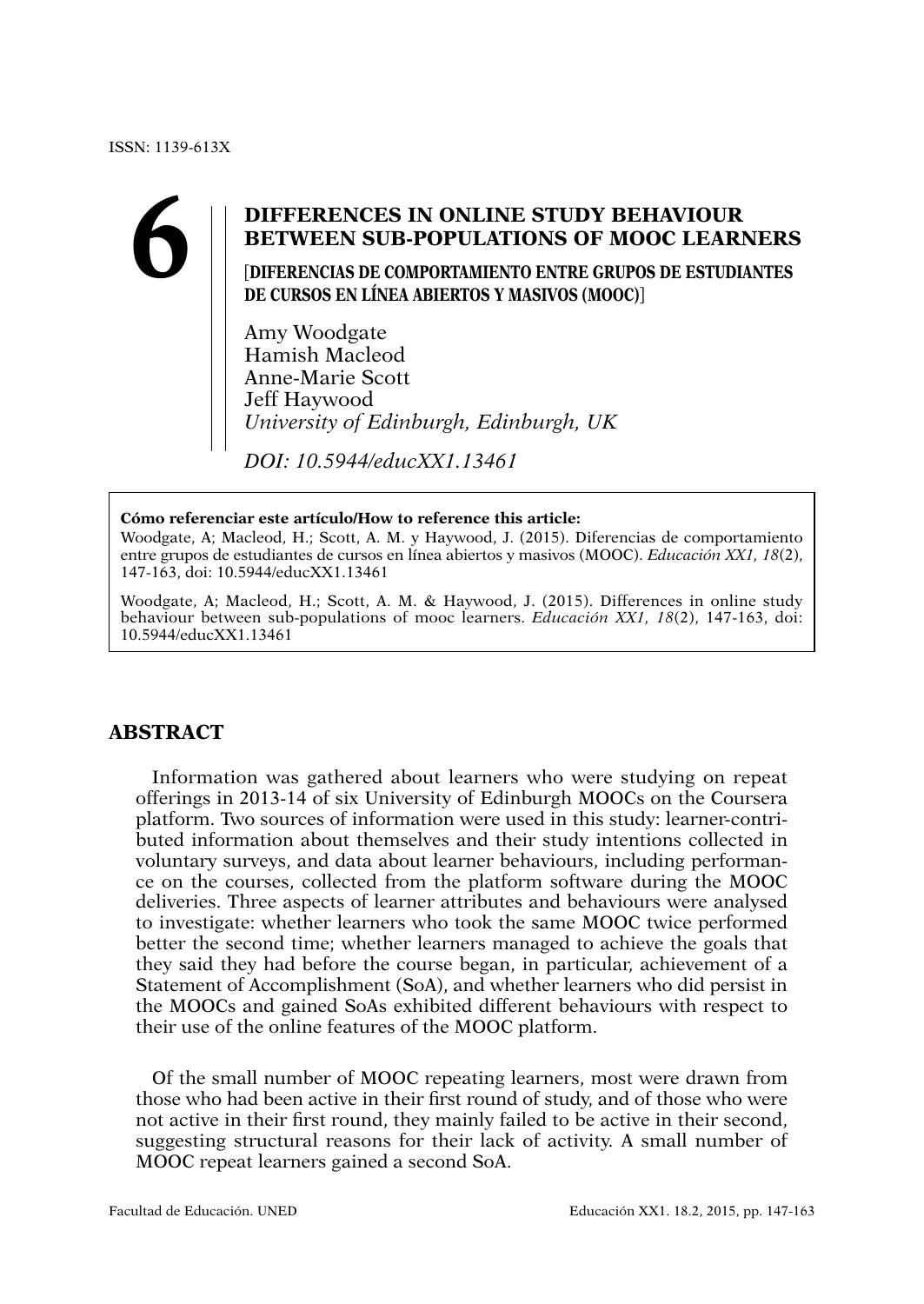There was a very strong age-dependency in the likelihood of gaining an SoA, and younger learners were much less successful at turning intention to gain an SoA into that outcome.

In terms of use of online tools, apart from watching videos, in which learners who did not achieve an SoA were similar to those who did, SoA-learners used the online tools more frequently, in an particular reading and posting to the online forums.

The implications for course design and support are discussed.

### **KEY WORDS**

Online courses; MOOC; student behaviour; online learners; Coursera; Statement of Accomplishment.

## **RESUMEN**

Se ha recogido información de los alumnos que han seguido 6 cursos MOOC, ofertados por segunda vez en 2013-14, en la plataforma Coursera de la Universidad de Edimburgo. Se manejaron dos fuentes de información para este estudio: encuestas voluntarias que respondieron los estudiantes con información sobre sí mismos y sus intenciones de estudio, y datos sobre los comportamientos del alumno, incluyendo el rendimiento en los cursos, recogidos en el software de la plataforma durante las entregas de tareas en el mismo MOOC. Se analizaron tres aspectos sobre las características y el comportamientos del alumno: si los estudiantes que realizaron el mismo MOOC dos veces, la segunda vez lo cursa mejor; si los estudiantes logran alcanzar las metas que indicaron que tenían antes de que comenzara el curso, en particular, la consecución de una Declaración de Logro (SoA), y si los alumnos que permanecieron en los MOOCs y ganaron SOAS manifiestan diferentes comportamientos con respecto al uso de las funciones online de la plataforma MOOC.

Por el reducido número de alumnos que repiten MOOC, la mayoría procedieron de los que habían estado activos en su primera experiencia de estudio, y de los que no estuvieron activos en su primera experiencia, tampoco fueron activos en su segunda experiencia, lo que sugiere razones estructurales ante su falta de actividad. Solo un pequeño número de estudiantes que repitieron MOOC obtuvo un segundo SOA.

Se dio una muy fuerte relación entre edad y la probabilidad de obtener un SOA, ya que los estudiantes más jóvenes manifiestan menos éxito en obtener un SOA como resultado. En relación al uso de herramientas en línea, además de ver vídeos, en los que los estudiantes que no alcanzaron un SOA eran similares a los que lo hicieron, los estudiantes que obtienen un SOA utilizan las herramientas en línea con más frecuencia, con un modo particular de lectura y participación en los foros en línea.

Se exponen las implicaciones para el diseño y desarrollo de estos cursos.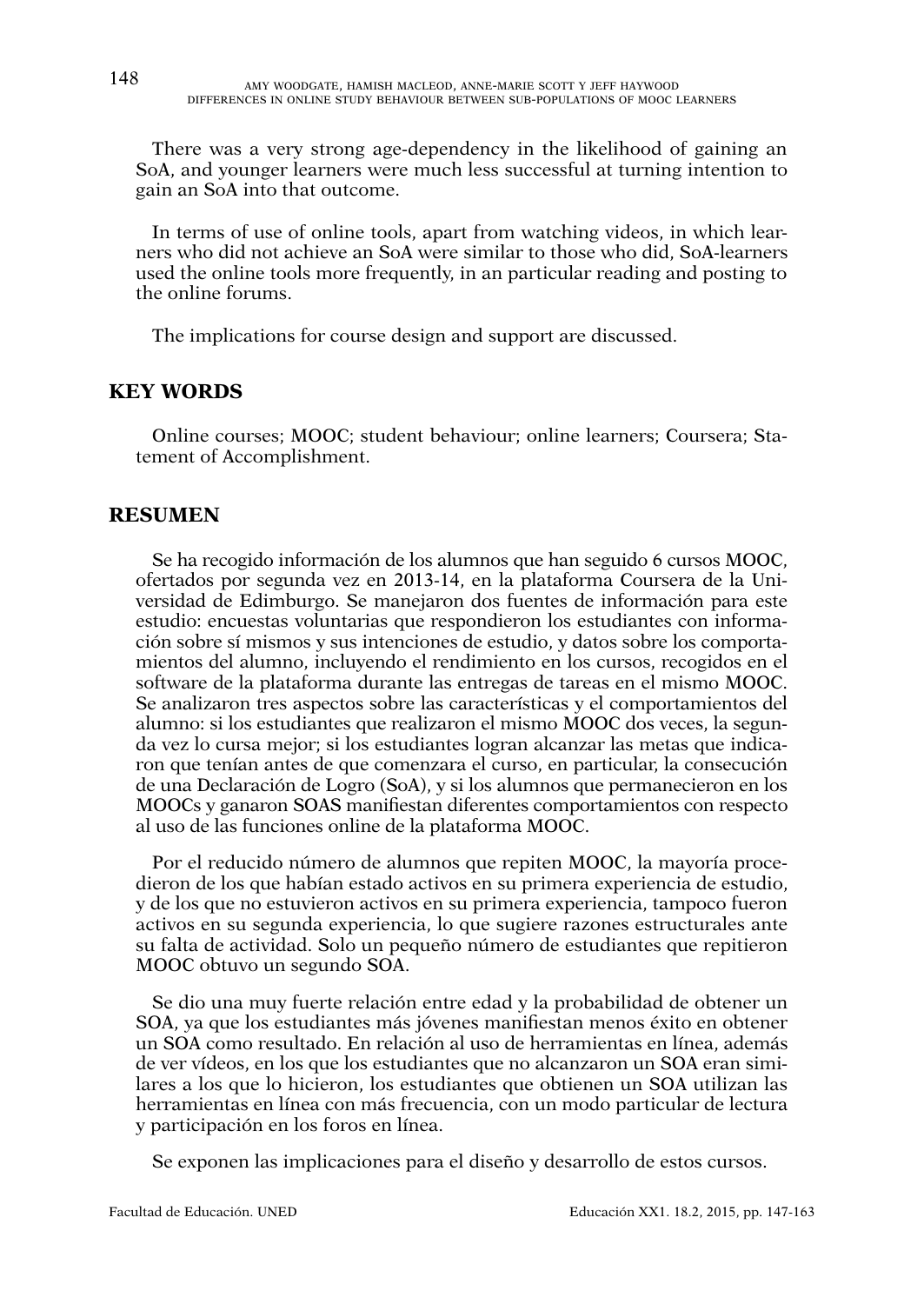### **PALABRAS CLAVE**

Cursos en línea; MOOC; comportamiento estudiantes; alumnos en línea; Coursera; Declaración de Cumplimiento.

## **INTRODUCTION**

Since universities began offering MOOCs in 2012, they have been interested in why very large numbers of people enrolled on their courses, what helped them to keep studying, and whether they ways they studied online varied depending upon such attributes as purpose, age and prior educational experience. Over the first two years of research, all MOOCs had similar compositions of learners, who were mainly well-educated adult learners from developed countries, with a mixture of reasons for studying including general interest in the subject and career enhancement (Grainger, 2013; Breslow, Pritchard, DeBoer, Stump, Ho, & Seaton, 2013). In addition, some technical approaches to studying online learning activities were developed which had not been possible before very large numbers of online learners could be observed (Sinha, Li, Jermann & Dillenbourg, 2014). Along with these exciting research opportunities has come an increased awareness of the ethical issues involved and a desire to define good practice approaches to the use of digital learning data in research (Asilomar Convention, 2014).

We in the University of Edinburgh have shared these interests, and from the outset we have gathered data from our learners through our own surveys, and more recently we have begun using information given by to us by the MOOC platforms in which we are partners (Coursera and Futurelearn). We wanted to understand whether the early patterns of learner demographics and online behaviours change as both MOOCs and the learners mature, so that we might be able to design MOOCs with more informed approaches, and also predict likely enrolment and learner persistence.

Some of our early analyses have been published (Macleod et al, 2015; Haywood & Macleod, 2014; Haywood et al, 2015), and most of the data to which we refer below is online through our open website [\[http://moocs.is.ed.](http://moocs.is.ed.ac.uk) [ac.uk](http://moocs.is.ed.ac.uk)/]. In this paper we analyse the online behaviour of returning learners, the gap between intent and outcome, and the variations in online behaviour of learners of different ages. The data used were obtained from the first six of our MOOCs on the Coursera platform, all of which were offered twice, once in 2013 and once in 2014. They spanned a wide academic range (AI Planning, Astrobiology, Critical Thinking, Education & Digital Culture, Equine Nutrition, and Introduction to Philosophy).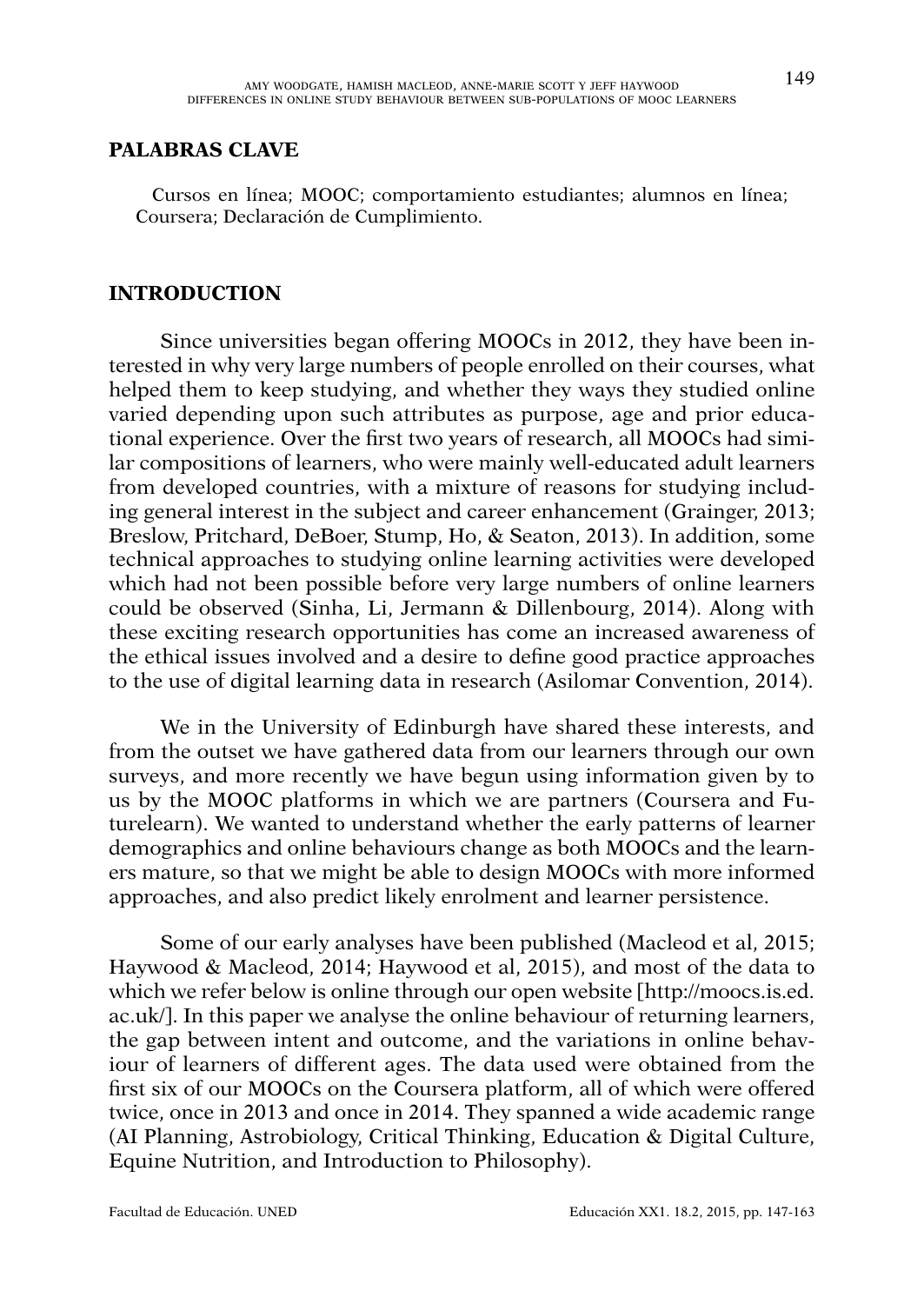## **METHODOLOGY**

MOOC learners were surveyed at the start and the end of each MOOC, using the online survey feature of the Coursera platform. By using the Coursera system rather than independent, external, survey software we were able to link responses to the surveys to learners individual behaviour online, and their academic performance in the course. This was a change for us from the first iterations of our six Coursera MOOCs, when we used external software to enhance anonymity. The lack of ability to link survey responses with on-course performance was felt to be too restrictive and so for second and subsequent iterations of each MOOC we have used the Coursera software. The questions asked in the entry and exit surveys were the same, regardless of the software used. The survey data presented here are derived from entry surveys only. We do not retain any personally identifying information and so maintain learner anonymity in our analyses.

Information collected included age range, gender, country of residence, intention to achieve a Statement of Accomplishment, prior educational attainment and current employment status. The response rates to the surveys varied from 7% to 29% of active learners, with a mean of 17%.

Information was also gathered about the use of the various online software features («tools») deployed in the MOOC being studied by every learner. These data are different to the survey data in that we count every learner who enters the course website once after the course begins as «active» (these learners are always much fewer than the number of learners who enrol), and each action that every learner takes is recorded by the platform software.

Coursera provide us with a SQL extract of this activity data for each iteration of a course, and we process this locally to create a secure standardised data set that then supports a number of our analysis activities. Information in our standard data set includes number of forum posts read, forum posts replied to, videos watched, quizzes attempted, peer assessments undertaken, the number of days a student persisted on the course, and whether they achieved a Statement of Accomplishment or not.

Returning learners are identified in this analysis by comparing the standard data set for two iterations of a course, and detecting Coursera IDs that appear in both populations. The additional information about persistence and achievement on each course is then used to determine whether returning learners were active, and whether they completed.

For our tool based analysis we used the information in our standard data set to determine simply whether a learner had interacted with a tool or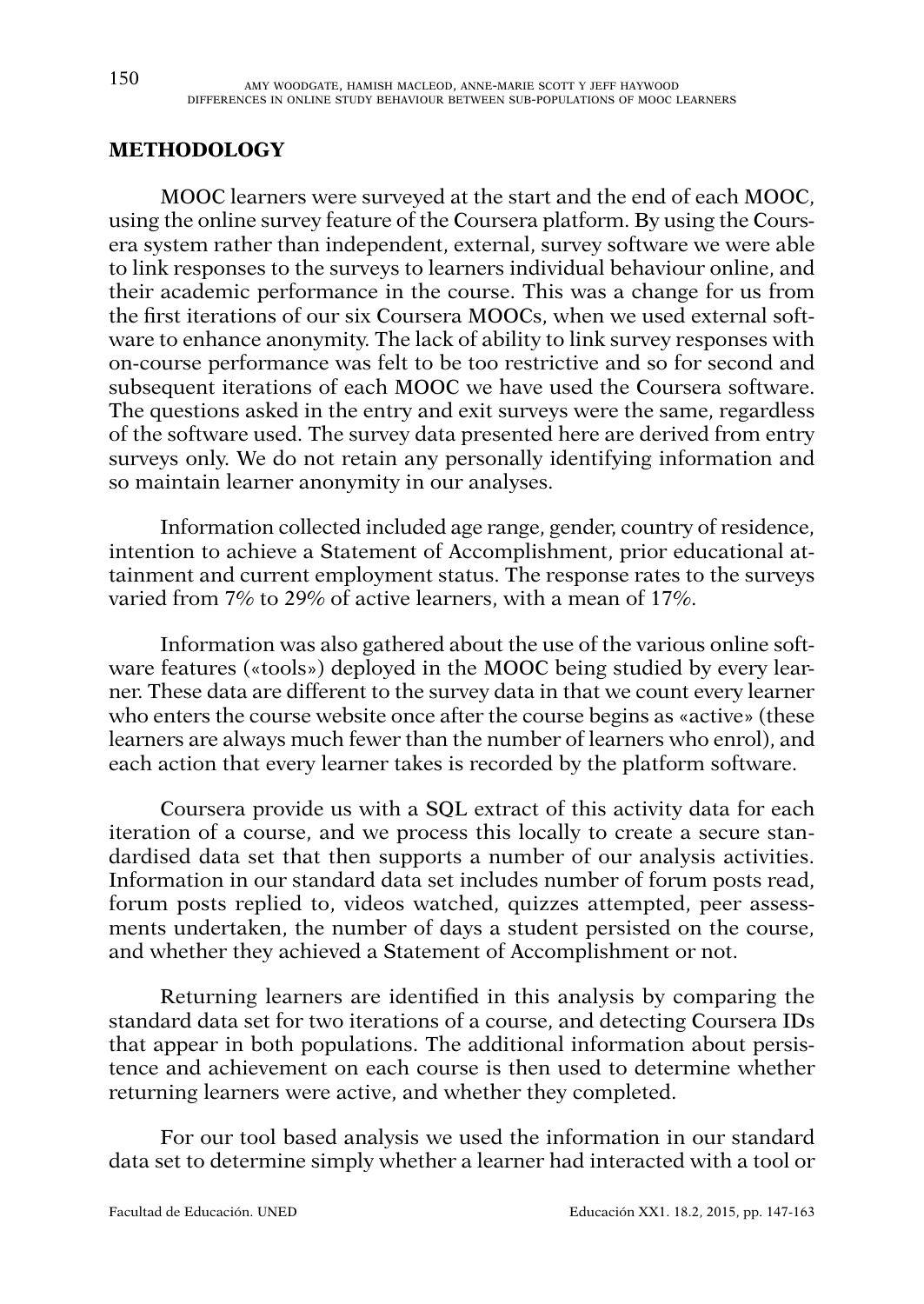not (with an appropriate adjustment to account for the use of the Coursera quiz tool for the entry survey). This simplified set of usage information was then combined with the entry survey data, augmenting the responses with the additional information about engagement with content and activities.

Learners were aware from the Coursera website when they create an account that anonymised data may be used for educational research purposes.

## **MOOC LEARNERS: ENROLMENT, ENGAGEMENT & COMPLETION**

As a background to the more detailed analyses to follow, we present here general data on the patterns of engagement by learners on our first six Coursera MOOCs, with the first three iterations of each MOOC shown as 001, 002 & 003.

#### Table 1

*Conversion rates of Edinburgh MOOC learners (shown as %) between participation type: those who signed-up to the course (enrol); entered the course site (active); and completed the course to gain a statement of accomplishment (SoA)*

| Course                  | <b>Enrol</b> > Active | <b>Enrol&gt; SoA</b> | <b>Active&gt; SoA</b> |
|-------------------------|-----------------------|----------------------|-----------------------|
| AI Planning 001         | 57%                   | 2%                   | 4%                    |
| AI Planning 002         | $52\%$                | 2%                   | 4%                    |
| Astrobiology 001        | 45%                   | 17%                  | 37%                   |
| Astrobiology 002        | 57%                   | 12%                  | 21%                   |
| Critical Thinking 001   | 40%                   | 8%                   | 20%                   |
| Critical Thinking 002   | 49%                   | 6%                   | 11%                   |
| <b>EDC 001</b>          | 55%                   | 4%                   | 8%                    |
| <b>EDC 002</b>          | 50%                   | 2%                   | 3%                    |
| Equine Nutrition 001    | 81%                   | 36%                  | 44%                   |
| Equine Nutrition 002    | 65%                   | 19%                  | 30%                   |
| Intro to Philosophy 001 | 47%                   | 8%                   | 18%                   |
| Intro to Philosophy 002 | 59%                   | 6%                   | 11%                   |
| Intro to Philosophy 003 | 65%                   | 6%                   | 9%                    |

For all our MOOCs, in common with every other MOOC, the numbers of active learners fell throughout the course, and only a small percentage of learners achieved Statements of Accomplishment (SoA) by completing all assessments to a minimum standard (Table 1). Some MOOCs had more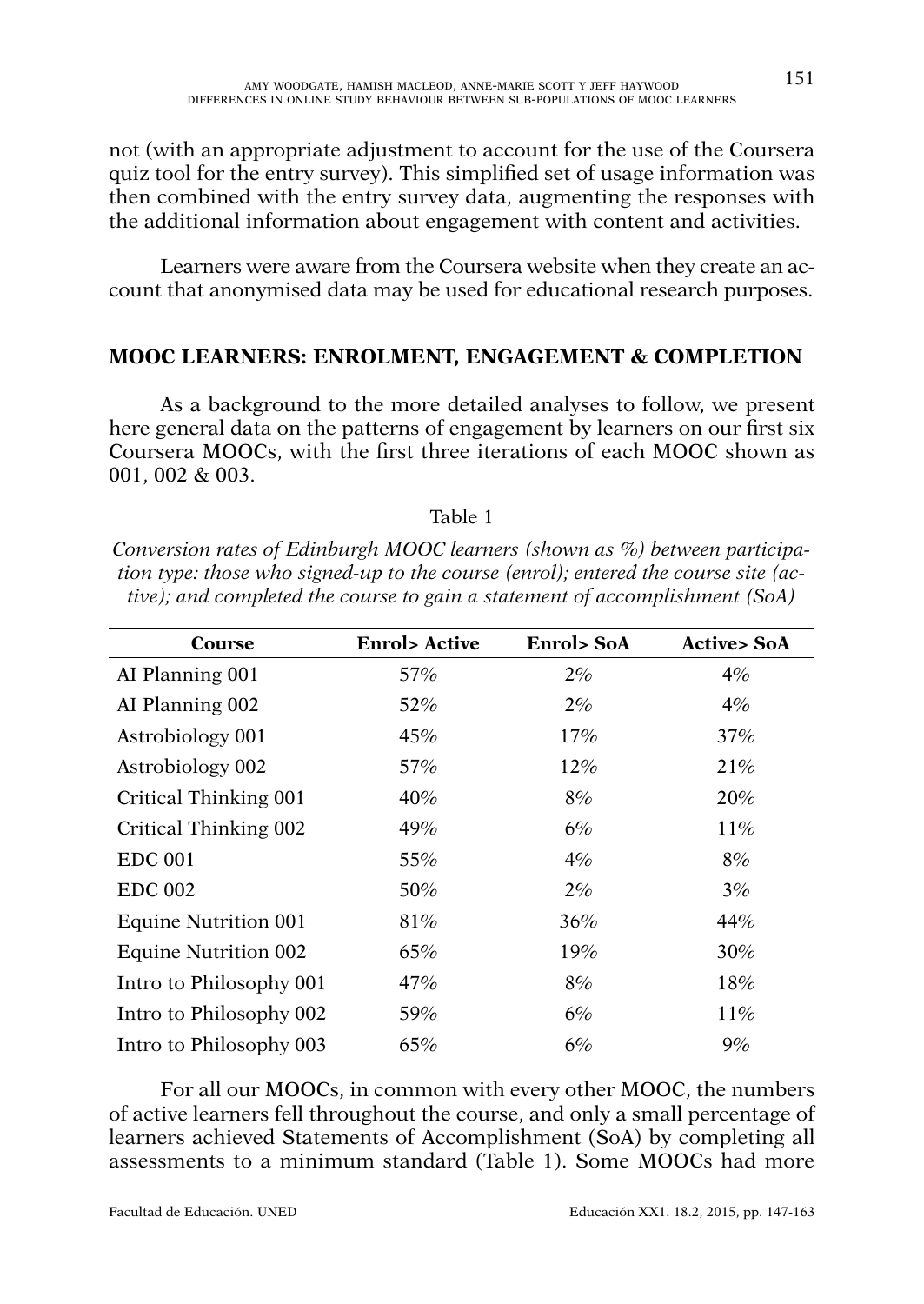learners who gain SoAs (e.g. Equine Nutrition), and some MOOCs had high enrolments but low numbers of active learners in Week 1 (e.g. Intro to Philosophy). The first iterations (001) had higher enrolments than the second (often almost double), with a further decrease to the third (003).

## **RETURNING MOOC LEARNERS**

The opportunity to re-take courses is not common in higher education. In general either the regulations, the cost or the student time commitment are barriers to re-takes, and even the option to re-take single tests or exams can be very limited. As a consequence, mastery learning (Bloom, 1974) in which a learner practices a skill or knowledge, is uncommon. The openness of MOOCs, and their lack of fees for study, resulted in claims that mastery learning could take place (Do, 2014), and so we were interested in whether there was evidence for this in our MOOC data. We analysed the data from the first two iterations of our six Coursera MOOCs, looking for the same Coursera IDs in both, and found that learners did indeed repeat the same MOOC, albeit generally in quite small proportions (Fig 1). Care is needed with these analyses as the numbers of returning learners were quite small. It is clear that returners were generally quite active online in their first study of the MOOC, but that very few of them completed the MOOC a second time; indeed in this respect they were little different to MOOC learners taking a course for the first time. A small number of the most very active learners (i.e. those who frequently post valuable comments to the forums) will be those invited by the academic team to return as «community teaching assistants», but for the others there is probably a social and affiliative motivation<sup>1</sup>.

Interestingly, MOOC returners were mainly drawn from the active learners of the first course, and less so from the general enrolment (Table 2, the sum of Active and Completed in Course001 eg 68% for Intro Phil vs 20% in Enrolled). As many more learners enrol than become active (on average 46% of learners only enrol2 and are never active in these MOOCs), the returners who were active first time around were disproportionately represented in our returners.

It is mainly the case that few learners who completed a MOOC first time around returned to re-take it, but there are exceptions, as evidenced by the Astrobiology and Equine Nutrition MOOCs in Table 2. These MOOCs had the highest proportions of successful completers from their first iterations who returned to re-take the same course in its next offering (16% and 27% respectively). Of these returners, in the Astrobiology MOOC 14% (2/16) gained a second SoA, and in Equine Nutrition 15% (4/27) gained a second SoA (ie Complete / Enrolled+Active+Complete). For Equine Nutri-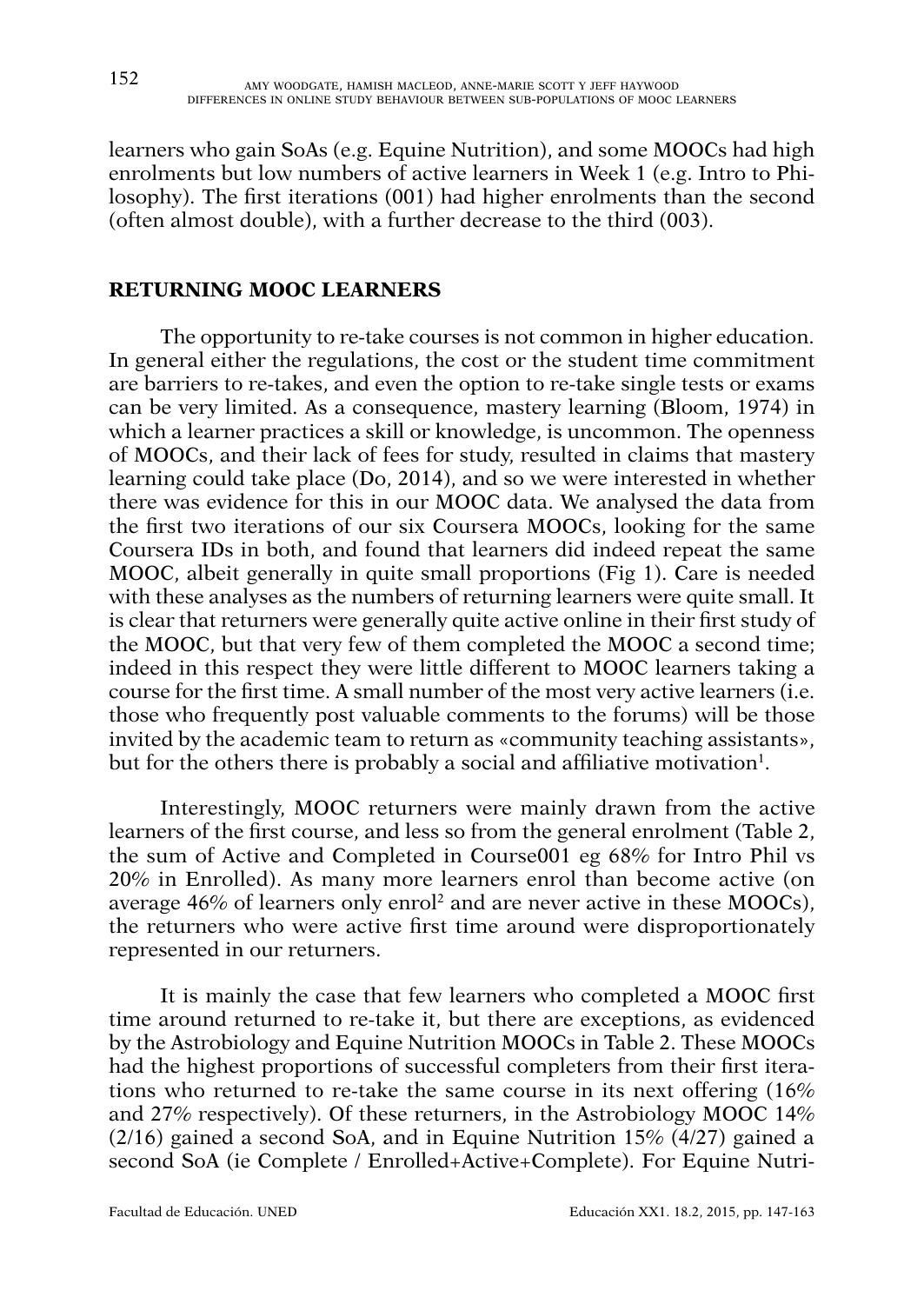tion, 11% of their returners in total gained SoAs in the second iteration  $(1\% + 6\% + 4\%)$ .



Figure 1. *Returning learners on second-iteration Edinburgh MOOC shown as a % of overall course cohort and further classified by participation type*

## Table 2

*The spread of participation type of returning learners across the two iterations of a given course, shown as a % of the overall returning learner cohort per course. Engagement accounting for 25% or more of the total cohort has been highlighted in bold*

| Course<br>001 | Course<br>002 | AI Plan-<br>ning | Astro-<br>biology | Critical<br>Thin-<br>king | <b>EDC</b> | Equine<br>Nutri-<br>tion | Intro<br>Phil |
|---------------|---------------|------------------|-------------------|---------------------------|------------|--------------------------|---------------|
| Enrolled      | Enrolled      | 20%              | 19%               | 33%                       | 21%        | 9%                       | 19%           |
|               | Active        | 8%               | 13%               | 10%                       | 8%         | 3%                       | $1\%$         |
|               | Complete      | $0\%$            | 2%                | $1\%$                     | $0\%$      | $1\%$                    | $0\%$         |
| Active        | Enrolled      | 30%              | 19%               | 32%                       | 36%        | 28%                      | 27%           |
|               | Active        | 35%              | 25%               | 18%                       | 28%        | 26%                      | 32%           |
|               | Complete      | 1%               | 6%                | $1\%$                     | 1%         | 6%                       | 2%            |
| Complete      | Enrolled      | 1%               | 7%                | 3%                        | 2%         | 13%                      | 2%            |
|               | Active        | 2%               | 7%                | $1\%$                     | 2%         | 10%                      | 4%            |
|               | Complete      | $0\%$            | 2%                | $0\%$                     | $0\%$      | 4%                       | 1%            |

### **COMPLETION OF MOOCS AND LEARNER DEMOGRAPHICS**

We know from our earlier analyses (data not shown) that many who enrol in a MOOC and become active learners never complete it, and so never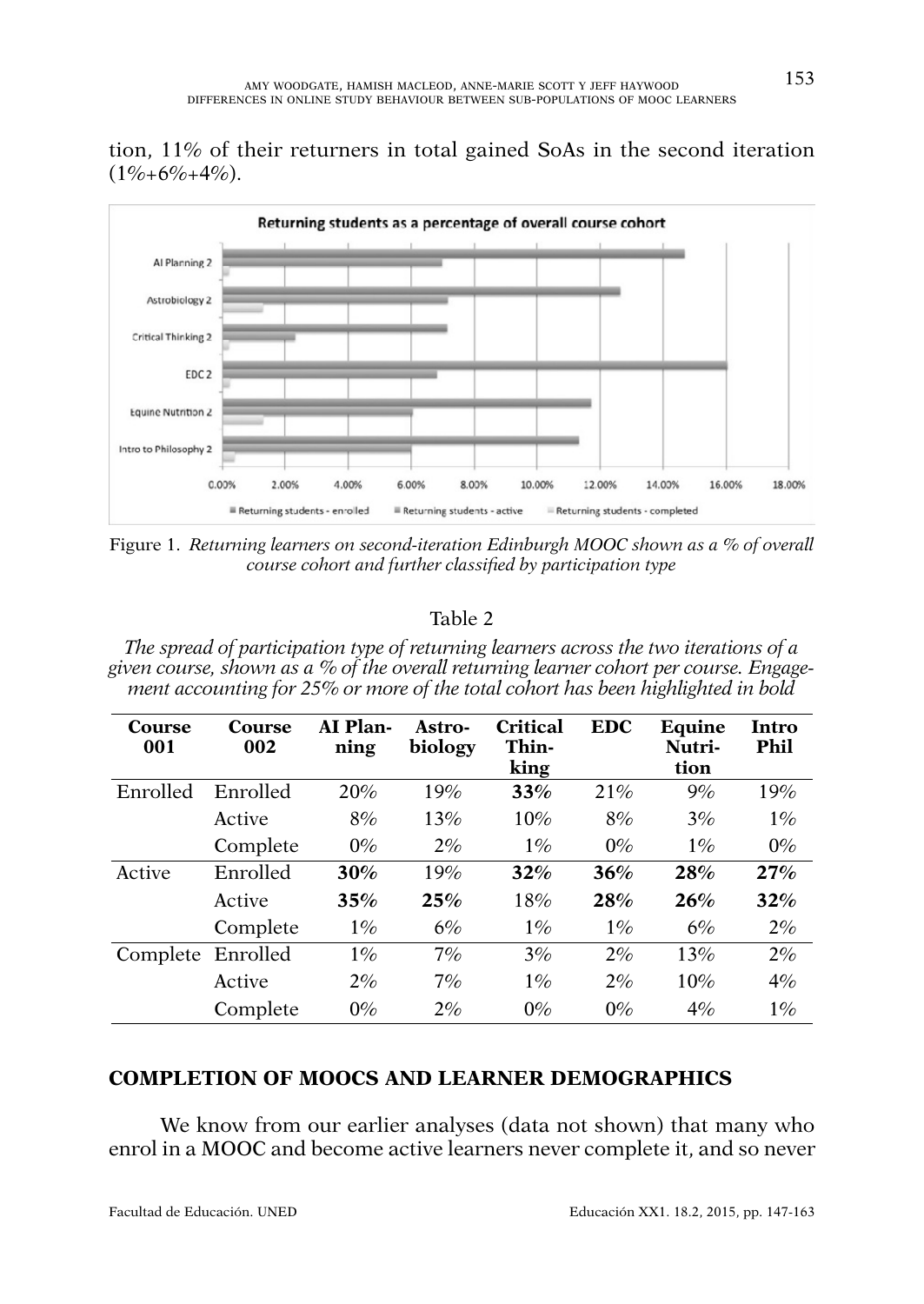receive a Statement of Accomplishment. Data published previously has shown that «intent to complete» is a good predictor of success (Koller, 2013; Liyanagunawardena, 2014), but as we had shown previously that younger learners were more career focussed in their MOOC studies than older learners (Macleod et al, 2015) we were interested to discover whether that interest was converted into action in their completion data. Fig 2 shows the percentage of all our MOOC learners in each age group who stated that they intended to achieve a SoA in their entry survey and the percentage who actually did gain a SoA. There was a clear age related difference between intent and outcome. The youngest learners (up to 24 years) did have the highest intention to gain an SoA but less than half of them reached that goal, whereas for the oldest groups (55 and over) the reverse was true; fewer intended to get an SoA but more did so than expressed that intent. Indeed the older learners were the most «diligent», probably mainly due to less time constraints militating against study.

However, as the numbers of learners in each age group varied considerably, many more younger learners gained SoAs than did older learners, and this too varied between MOOCs (Fig 3). Young learners were more prevalent in the AI Planning and Astrobiology MOOCs whereas those in the EDC MOOC were generally older.



Figure 2. *Intention to achieve a SoA, as self-identified on the course entry survey, compared to actual achievement by age group, shown as a % of learners in each age group*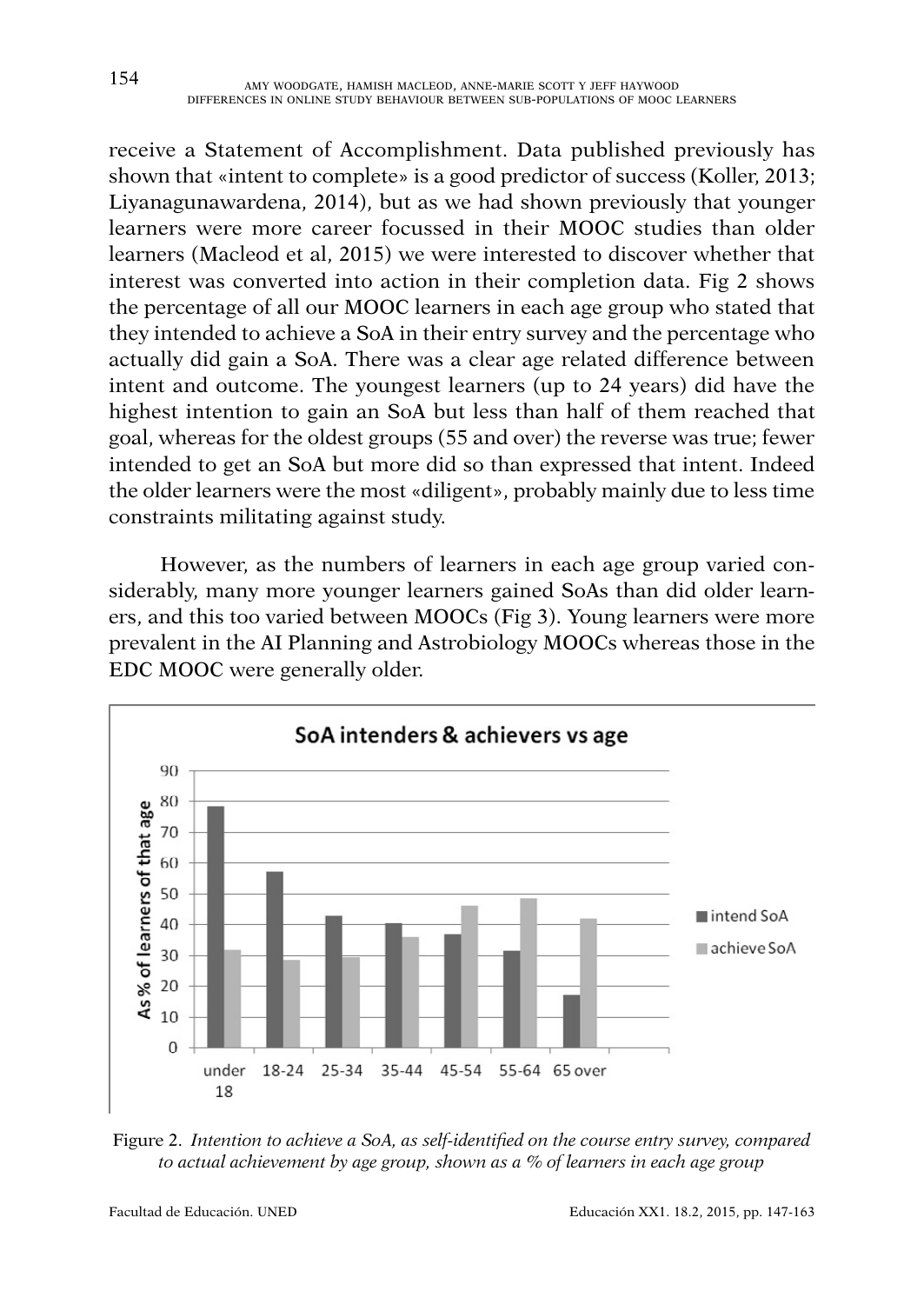

Figure 3. *Age breakdown of SoA achievers by course, shown as a % of overall course cohort*

## **USE OF ONLINE TOOLS BY MOOC LEARNERS**

MOOCs generally consist of a suite of online features («tools») that offer content (e.g. video, readings) and activities (e.g. quizzes, discussion forums), and these form part of the «system» that is open for teachers to use to construct their course, selecting the tools appropriate to their educational goals. Almost all MOOCs offer videos to be watched, and quizzes for self-testing or as part of formal assessment that contributes to course completion and award of a certificate. Most MOOCs have a discussion forum running alongside the course content and activities, which may be used as an important component of the course for structured discussion, or be present mainly for raising simple queries. In the first two iterations of the six Edinburgh Coursera MOOCs we measured learners' engagement with online tools. (One use is counted as «used» for each of the five tools: videos, quizzes, reading forums, posting to forums, peer assessment participation). The results are shown in Fig 4.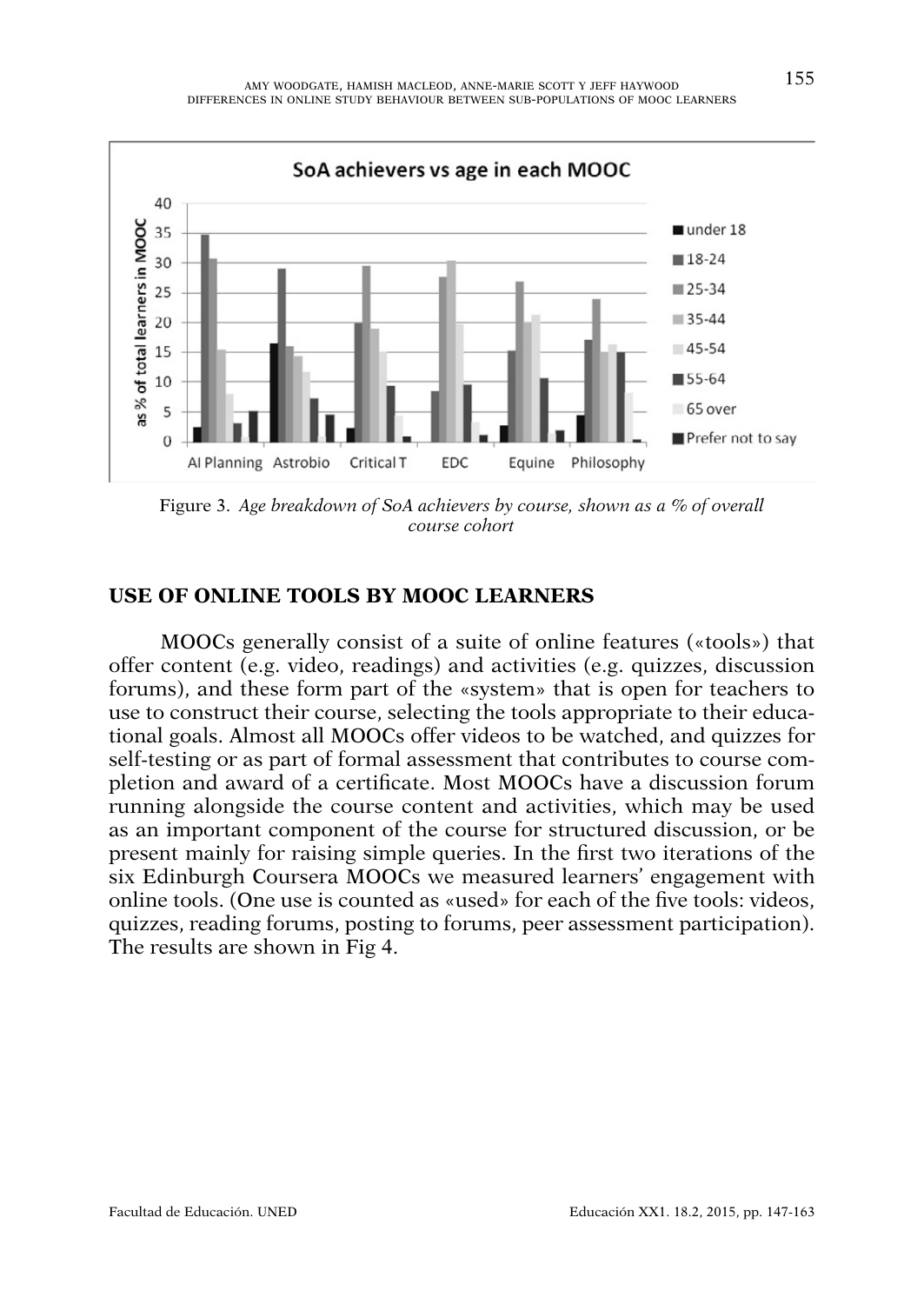

Figure 4. *The total number of MOOC learners who engaged with each tool type within the Coursera platform, combined across 001 and 002 iterations of wave one Edinburgh courses*

In numerical terms, most learners watched videos, followed closely by taking quizzes and then at much lower levels, reading and posting to forums and finally engagement in peer assessments. These results are unsurprising, as this is the order of «complexity» or «cognitive demand» of each of these tools. However, hidden in these aggregate numbers from our six MOOCs were marked differences in choice of tools to deploy. EDC 001 had no videos or quizzes; Critical Thinking, Astrobiology, AI planning and Equine Nutrition had no peer assessments. The last group clearly contributed to the low level of engagement with peer assessments, although where peer assessments were used, very low percentages of learners engaged with them ('1% when optional, 6% when part of SoA requirement). It may be that the «double load» of peer assessment (having to prepare one's own assignment and also review that of others) militates against engagement and where peer assessment is key to gaining a SoA (e.g. in EDC), it may lower SoA numbers.

However, we know that most learners on MOOCs are not deeply committed to completion of the course, and even fewer obtain SoAs. It was therefore of interest to explore if there were differences in behaviours of SoA-achieving learners to non-SoA achievers. The results of this analysis are shown in Fig 5, in which we have calculated the value of each type of learner (SoA, non-SoA) using each tool in the total population as a percentage of the total number of learners of that type, so as to normalise the data for the different sizes of the two populations.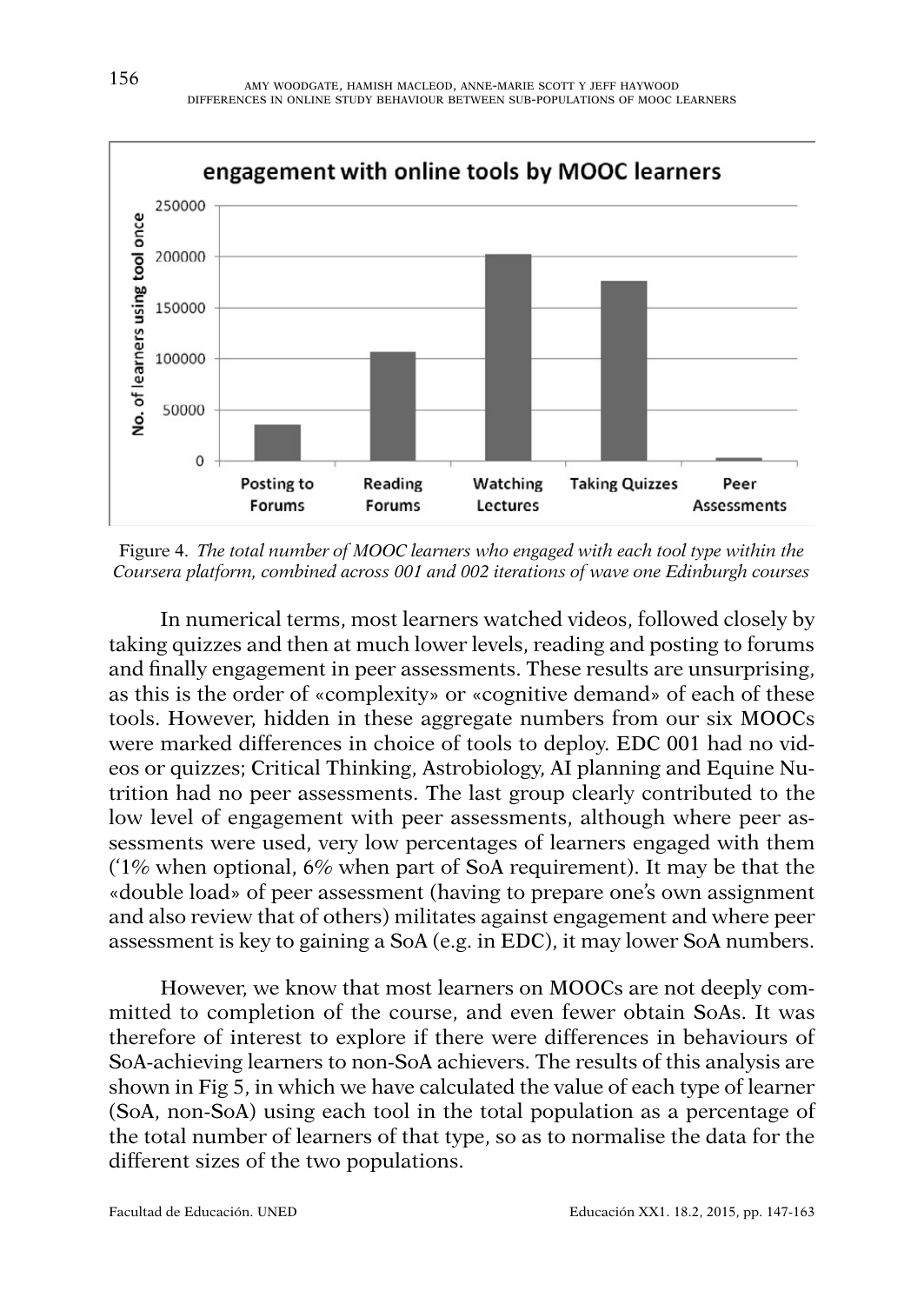

Figure 5. *Comparison of online tool engagement by SoA achievement status, shown as a % of learners in each achievement type and combined across all 001 and 002 courses*

There was a striking difference between the two groups of learners in how they engaged with the tools on offer. The smallest difference was in watching video lectures and the largest in posting to forums and doing peer assessments. Even in the relatively passive activity of reading forums there was a large difference between the SoA and non-SoA learners. Over 70% of the non-SoA learners never read posts on the forums even once, whereas 85% of the SoA learners did so.

From a preliminary analysis we can see that SoA learners not only engaged once only with tools much more did non-SoA learners, but they also engaged many more times with each.

## **CONCLUSIONS**

Some clear conclusions can be drawn from our data about learners on our first six Coursera MOOCs. One is that, at least for our survey respondents (who are 17% of the learner population), younger learners had stronger initial intentions to gain some formal recognition of their study outcomes, as Statements of Accomplishment, than did older learners. The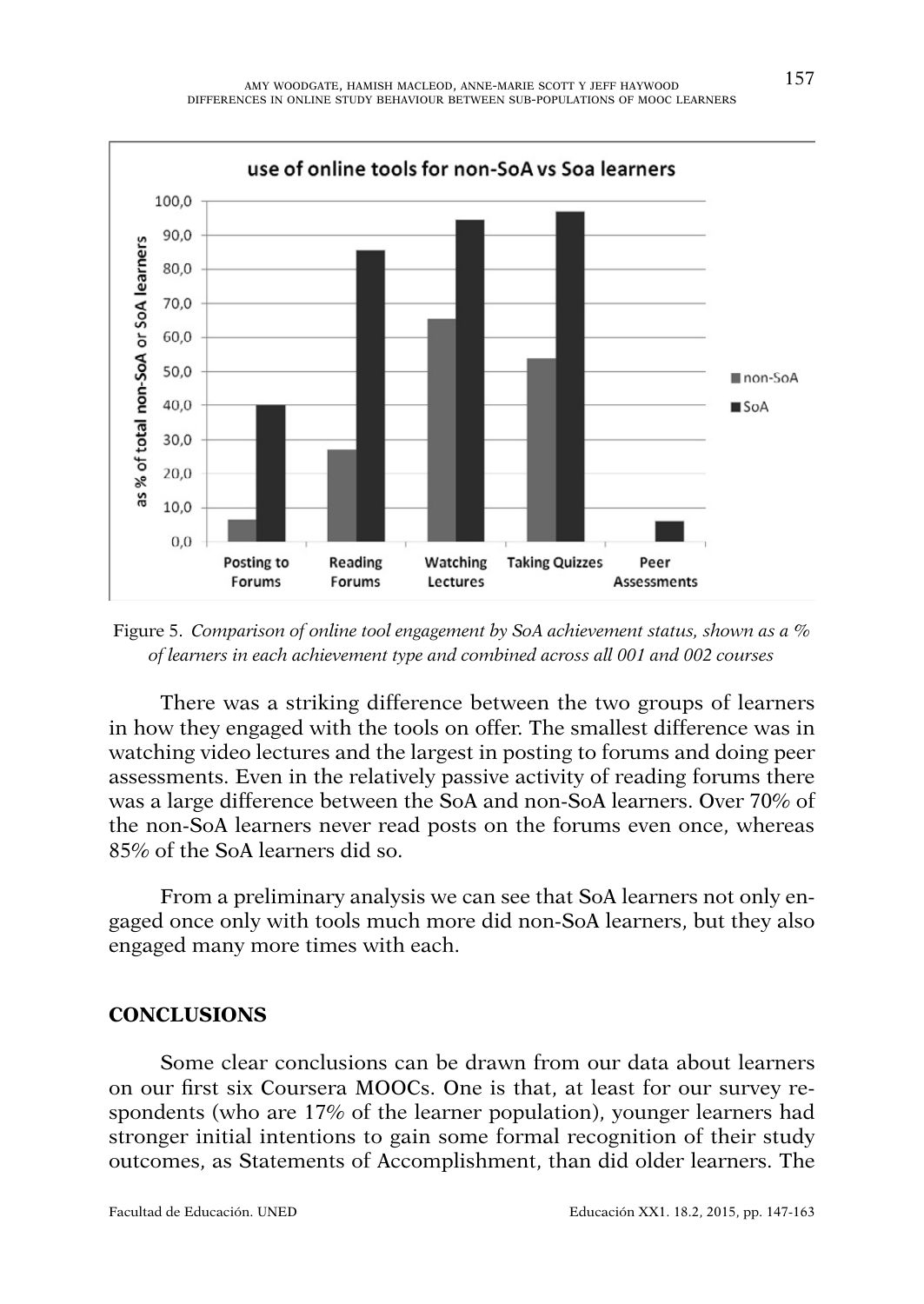SoA bears no university credit and nor is it robustly verified as to the authenticity of the learner's assessment results, but despite that the SoA may have value to the learner. At the least it is a «memento» of the study experience, a reminder of a particular course, instructor, university or the platform. The university and platform credits are on the SoA partly for that reason. It is possible that, for some learners and especially perhaps the younger ones, the SoA may be viewed as a badge as these gain acceptance and recognition in some online communities [<http://openbadges.org>/]. Learners can list their SoAs alongside their badges in their profiles on their favourite social networking sites. This finding aligns with our earlier analysis which showed that there was a strong age-related correlation for career enhancement as a reason for taking a MOOC; more young learners gave this as their reason for study than did older learners (Macleod *et al.,* 2015).

However, there was a big gap between their intentions and the eventual outcomes for younger learners, which may reflect counter-pressures of time for study, or it may merely reflect a higher propensity to indicate SoA as their intention than did older learners.

Those learners who did achieve SoAs engaged with the online tools provided differently to learners who did not. Their behaviour corresponded more closely to the faculty «ideal student», an autonomous learner who takes advantage of all educational opportunities. Learners who did not achieve SoAs browsed content rather than participated in the course; they watched videos and did some quizzes where these existed, but were much lower users of forums and peer assessments. This was observed even at the minimal level of one single interaction with these tools, that is, many non-SoA learners never even read one post on the forums. It may be that they gained enough from the video content to satisfy their intentions. As we only analysed for one interaction with each tool, it may be that many of the non-SoA learners became inactive very early in the course and so the forums etc were not relevant to them. Interestingly, even with dedicated learners who achieved SoAs, less than half posted even once to the forums, although did read them. They may therefore fall into a learning style which prefers solo study over social constructivist engagement with peers. This has to be viewed with the caveat that only online activities are being observed; activities, alone or with others, offline cannot be viewed.

Finally, from the data we have gathered we can draw some conclusions about learners who return to re-take the same MOOC. Learners who had never been active first time around (i.e. just enrolled but never studied) mostly did little more than re-enrol but never became active. It seems unlikely that they re-enrolled on a MOOC they felt was «not for them», so perhaps we can conclude that, for some reason, they would like to study but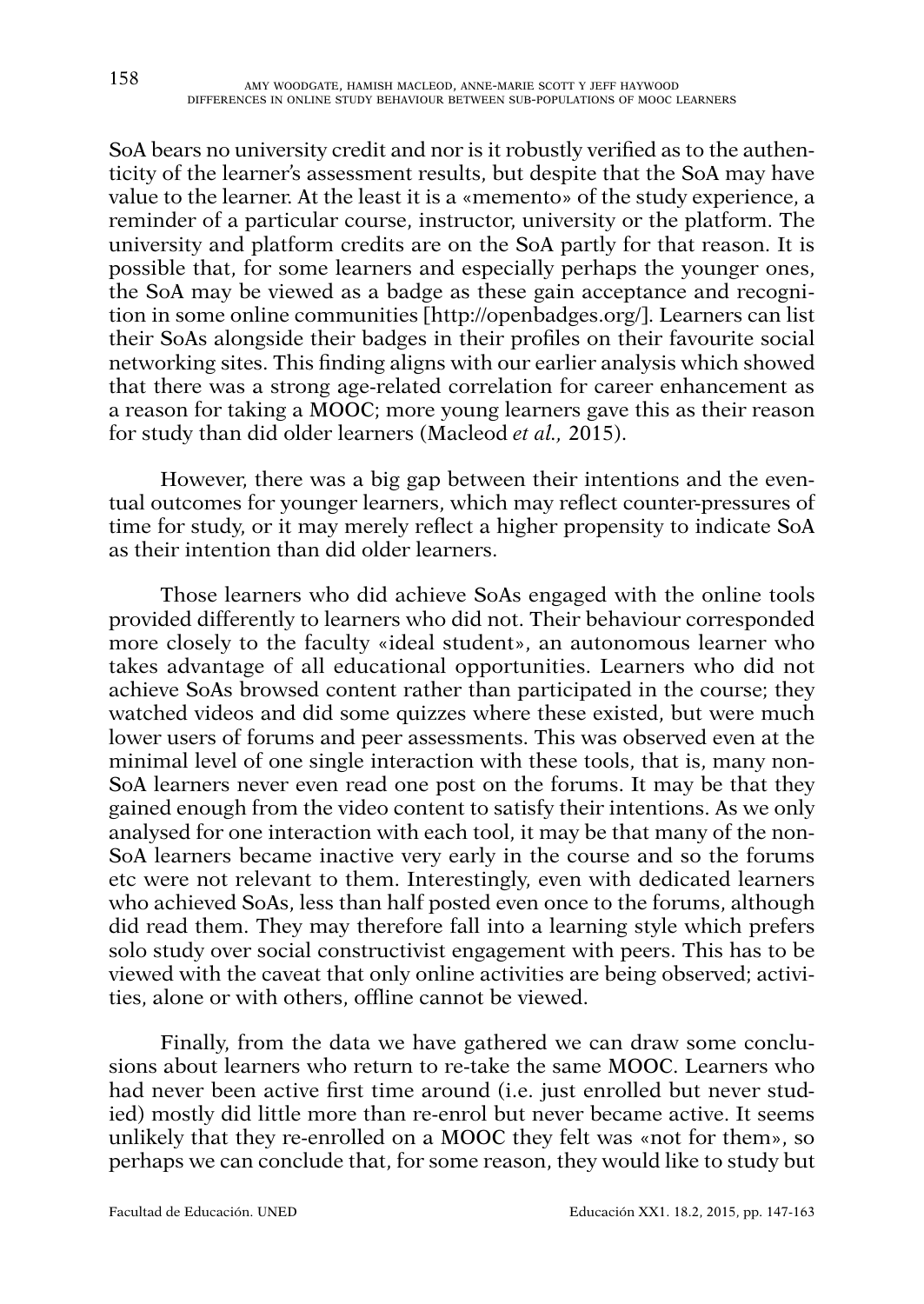the barriers to that are too high for them. Those who completed a MOOC first time around (i.e. gained an SoA) are very unlikely to re-take the same MOOC, but of the few who do, in some MOOCs many of them gain a second SoA (e.g. 31% in Equine Nutrition), whereas in others none do so, e.g. AI Planning. The social and affiliative is almost certainly at play here. As one is given an SoA if one completes all the assessments to the required standard, they may not have an intention to gain a second SoA but because they studied the course thoroughly they are awarded one.

The largest numbers of returners are drawn from those who had been active in their first study of that particular MOOC. Between 50% and 66% of the returners were in this group, across the six MOOCs. However, their success rate was fairly low in terms of SoA awards; Astrobiology had the most at 12% of this group reaching SoA. There are several reasons why this might be the case. These learners may just enjoy learning with others in their chosen subject; they may find the same pressures that resulted in non-completion first time around still apply, or they may be studying a different section of the course the second time (i.e. taking the course in segments). Further analysis of this group's reasons and behaviours might help us to support them better, as returners are clearly committed in some way to these MOOCs.

The percentage of learners who completed the entry surveys was quite small, and may be decreasing over time. The entry survey response to the 001 MOOCs averaged 21% whereas that for the 002 MOOCs was 17%. We consider that this trend might continue as more learners have prior MOOC experiences, and survey fatigue may set in. For our 002 MOOCs, 58% of the learners had taken a MOOC from somewhere previously and MOOC surveys are very common. A counter-trend may arise if more brand new learners enrol on the MOOC platforms. Either way, analyses need to be done with due caution, as the learner populations are changing in complex ways, and the numbers of respondents are very small in some small categories (e.g. SoA achievers from minority age groups or from developing countries). We recognise the need to re-think and re-design the way we gather data about learners on our MOOCs in future. For example we might use learner panels as are common for on-campus courses, possibly rewarded, or like others we could take an ethnographic approach (Adams, Yin & Madriz, 2014).

The patterns of behaviour of learners on MOOCs are of interest to all organisations that offer MOOCs as they give some data to guide course design and to predict likely enrolments. Where paid-for options, such as verified certificates, are on offer, income streams might be more predictable. Longitudinal data are most valuable for indicating where trends are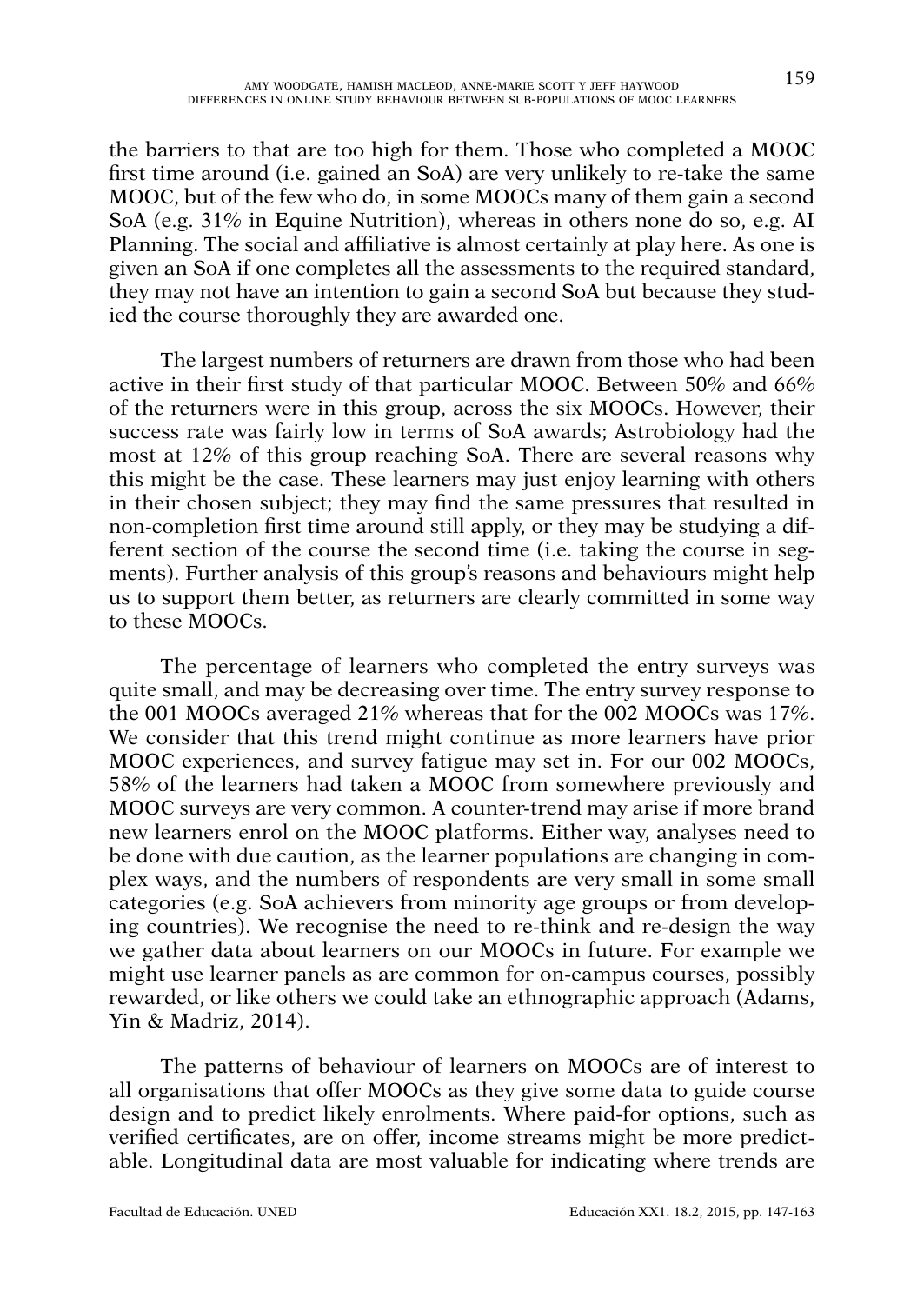beginning to emerge; even if no trends are apparent, at least that lack of trends is explicit, and we can reflect on what it means for our future plans. Where specific actions have been put in place to target countries or particular learner audiences, these longitudinal surveys offer some pointers to progress.

MOOCs present particular challenges for educational research, and some of these come from their changing nature and form. Unlike traditional university courses which generally evolve relatively slowly, there is a great deal of change and innovation taking place within MOOCs and on the platforms themselves. Trialling is taking place to find formats that can circumvent the limitations of irregular timing of most MOOC sessions due to limited faculty availability, and to seek more effective software features to support teaching at scale with very small numbers of teaching assistants. Thus «on-demand» MOOCs, more automated MOOCs, and a wider range of software tools will make the task of analysing the data about learning online in MOOCs increasingly complex over the coming years.

## **NOTAS**

- 1 <http://www.urbandictionary.com/define.php?term=frainger>
- 2 [http://moocs.is.ed.ac.uk/edinburgh-report-2/course-summary-details/learner-participation](http://moocs.is.ed.ac.uk/edinburgh-report-2/course-summary-details/learner-participation-overview)[overview/](http://moocs.is.ed.ac.uk/edinburgh-report-2/course-summary-details/learner-participation-overview)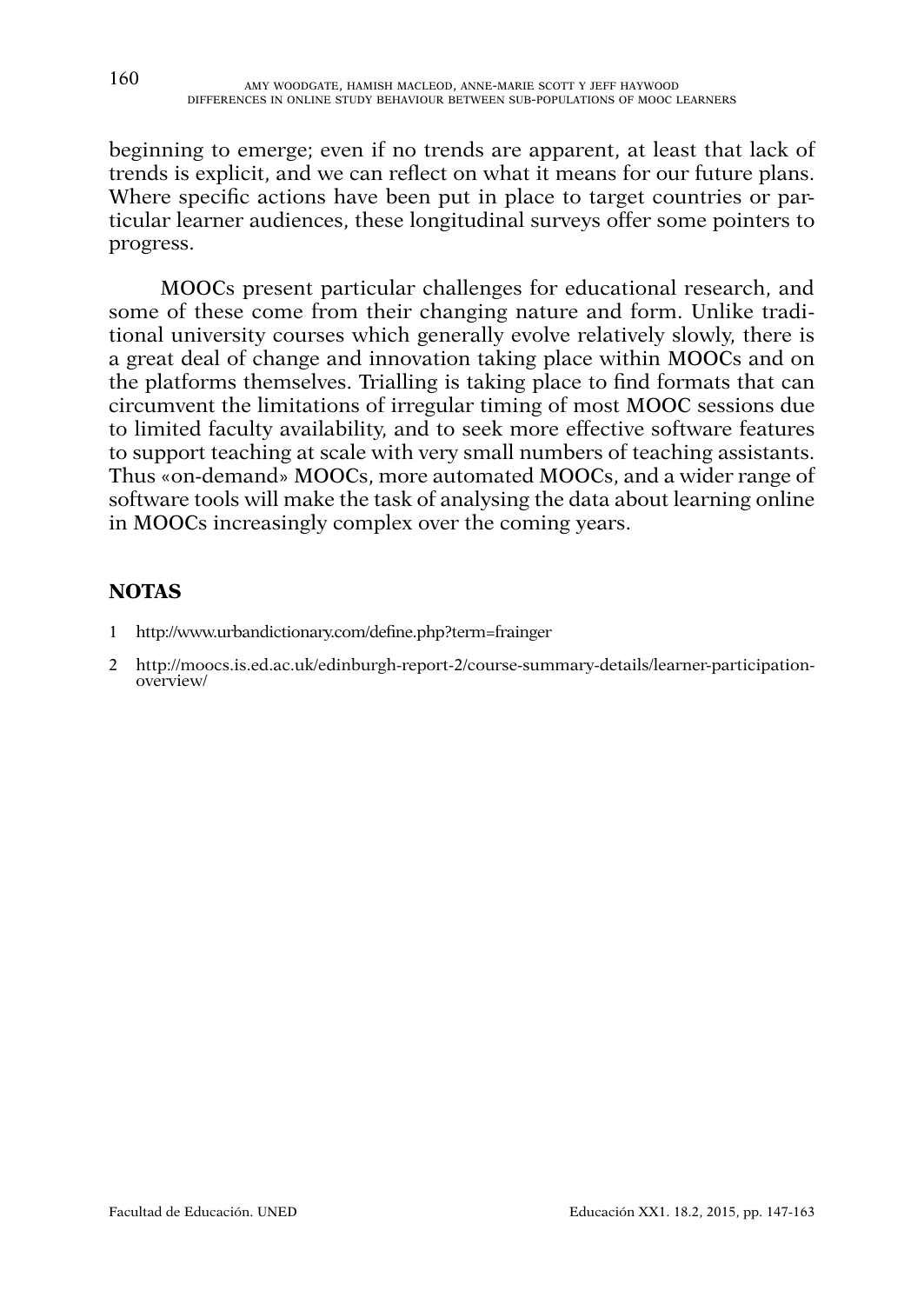#### **REFERENCES**

- Adams, C., Yin, Y., & Madriz, L. V. (2014). A phenomenology of learning large: the tutorial sphere of xMOOC video lectures. *Distance Education, 35(2),* 202-216*.*  doi:10.1080/01587919.2014.917701
- Bloom, B. S. (1974). An introduction to mastery learning theory. In J. H. Block (Ed.), *Schools, society and mastery learning* (pp. 3-14). New York: Holt, Rinehart & Winston.
- Breslow, L., Pritchard, D. E., DeBoer, J., Stump, G. S., Ho, A. D., & Seaton, D. T. (2013). Studying learning in the worldwide classroom: Research into edX's first MOOC. *Research & Practice in Assessment, 8,* 13-25. Retrieved from: [http://www.rpajournal.com/studying](http://www.rpajournal.com/studying-learning-in-the-worldwide-classroom-research-into-edxs-first-mooc/)[learning-in-the-worldwide-classroom](http://www.rpajournal.com/studying-learning-in-the-worldwide-classroom-research-into-edxs-first-mooc/)[research-into-edxs-first-mooc/](http://www.rpajournal.com/studying-learning-in-the-worldwide-classroom-research-into-edxs-first-mooc/)
- Christensen, G., Steinmetz, A., Alcorn, B., Bennett, A., Woods, D. and Emanuel, E. J. (2013). *The MOOC Phenomenon: Who Takes Massive Open Online Courses and Why? A Working Paper.* Retrieved from [http://m4ed4dev.linhost1.](http://m4ed4dev.linhost1.jbsinternational.com/sites/default/files/the_mooc_phenomenon.pdf) [jbsinternational.com/sites/default/files/](http://m4ed4dev.linhost1.jbsinternational.com/sites/default/files/the_mooc_phenomenon.pdf) [the\\_mooc\\_phenomenon.pdf](http://m4ed4dev.linhost1.jbsinternational.com/sites/default/files/the_mooc_phenomenon.pdf)
- Do, C. B., Chen, Z., Brandman, R. and Koller, D. (2013). Self-Driven Mastery in Massive Open Online Courses. *MOOCs FORUM 2013 (1),* 14 -16. Retrieved from [http://online.liebertpub.com/doi/](http://online.liebertpub.com/doi/pdfplus/10.1089/mooc.2013.0003) [pdfplus/10.1089/mooc.2013.0003](http://online.liebertpub.com/doi/pdfplus/10.1089/mooc.2013.0003)
- Grainger, B (2013) *Massive Open Online Course Report 2013*. London: University of London International. Retrieved from [http://www.londoninternational.](http://www.londoninternational.ac.uk/sites/default/files/documents/mooc_report-2013.pdf) [ac.uk/sites/default/files/documents/](http://www.londoninternational.ac.uk/sites/default/files/documents/mooc_report-2013.pdf) [mooc\\_report-2013.pdf](http://www.londoninternational.ac.uk/sites/default/files/documents/mooc_report-2013.pdf)
- Macleod, H., Haywood, J., Woodgate, A., & Alkhatnai, M. (2015, in press). Emerging Patterns in MOOC: learners, course designs and directions. Spot-

light Issue: Digital Education at the University of Edinburgh. *Techtrends*.

- Haywood, J., & Macleod, H. (2014, in press). To MOOC or not to MOOC? University decision-making and agile governance for educational innovation. In Kim, P. (Ed.), *Massive Open Online Courses: The MOOC Revolution*, chapter 3. New York: Routledge/Francis & Taylor.
- Haywood, J., Woodgate, A. & Dewhurst, D. (2015, in press). Reflections of an early MOOC provider: achievements and future directions. In Bonk, C. J., Lee, M. M, Reeves, T. C. and Reynolds, T. H. (Ed.), *MOOCs and Open Education Around the World*, chapter 9. New York: Routledge/Francis & Taylor.
- Koller, D., Ng, A., Do, C., & Chen, Z. (2013). Retention and Intention in Massive Open Online Courses. *EDUCAUSE review, May/June 2*, 62–63.
- Liyanagunawardena, T. R., Parslow, P. and Williams, S. A. (2014). Dropout: MOOC Participants' Perspective, *Proceedings of the eMOOCs2014 Conference,* Lausanne, February 2014, pp. 95-100. Retrieved from [http://www.](http://www.emoocs2014.eu/sites/default/files/Proceedings-Moocs-Summit-2014.pdf) [emoocs2014.eu/sites/default/files/](http://www.emoocs2014.eu/sites/default/files/Proceedings-Moocs-Summit-2014.pdf) [Proceedings-Moocs-Summit-2014.pdf](http://www.emoocs2014.eu/sites/default/files/Proceedings-Moocs-Summit-2014.pdf)
- Sinha, T., Li, N., Jermann, P., & Dillenbourg, P. (2014). Capturing «attrition intensifying» structural traits from didactic interaction sequences of MOOC learners. Retrieved from [http://arxiv-web3.library.cornell.edu/](http://arxiv-web3.library.cornell.edu/abs/1409.5887?context=cs) [abs/1409.5887?context=cs](http://arxiv-web3.library.cornell.edu/abs/1409.5887?context=cs)
- Taylor, C., Veeramachaneni, K. and O'Reilly, U-M. (2014). Likely to stop? Predicting Stopout in Massive Open Online Courses. Retrieved from [http://](http://arxiv.org/abs/1408.3382) [arxiv.org/abs/1408.3382](http://arxiv.org/abs/1408.3382)
- The Asilomar Convention for Learning Research in Higher Education (2014). Retrieved from<http://asilomar-highered.info/>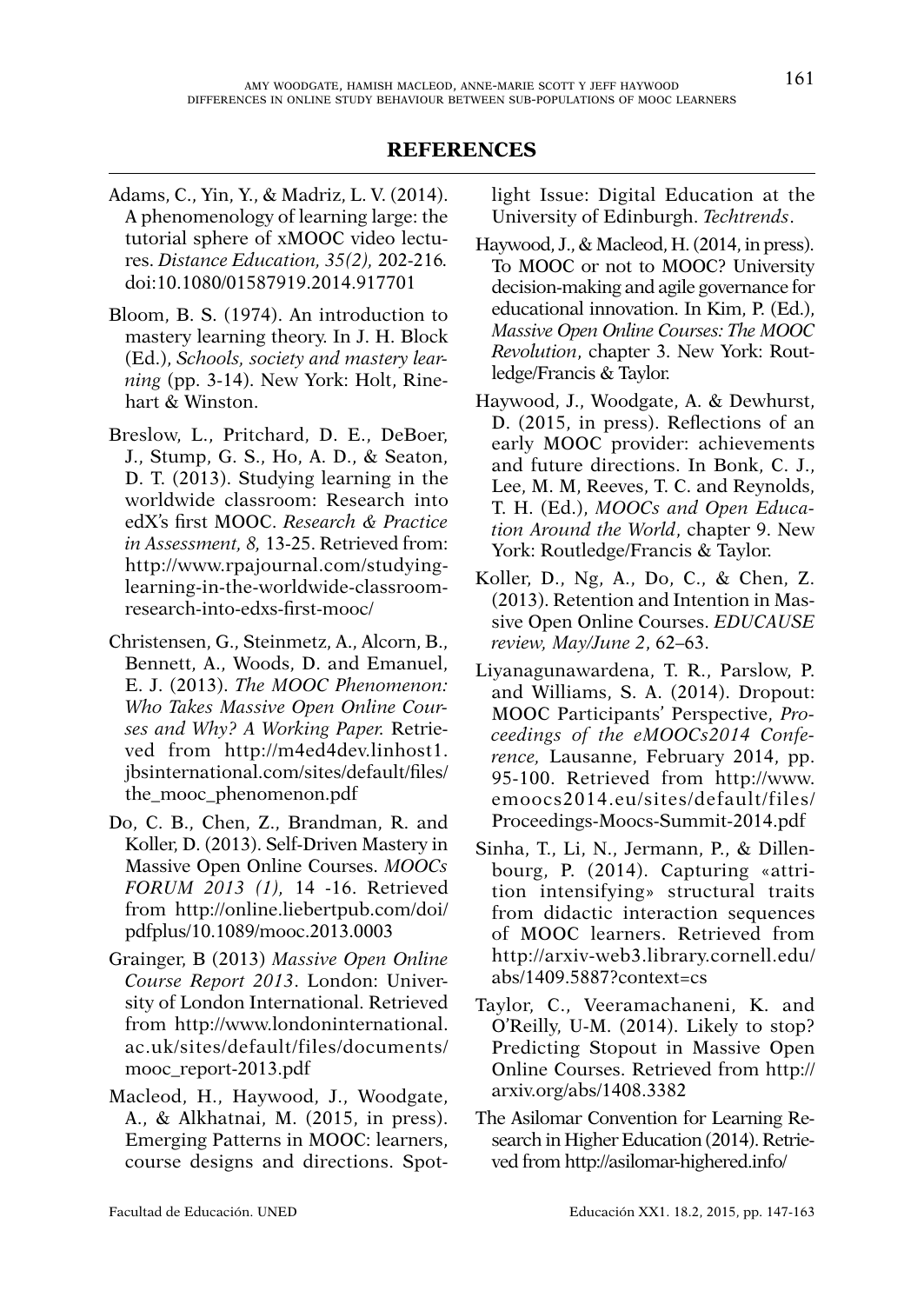## **AUTHOR'S PROFILES**

Amy Woodgate, is the Project Manager of Edinburgh University's Online Learning Special Projects, based within the Learning, Teaching and Web Services Division of Information Services. She is responsible for the expansion of the University's online learning portfolio through strategic investment projects, including the Distance Education Initiative — fully online masters programmes — and Massive Open Online Courses. Amy is also a online student of the MSc Digital Education at the University of Edinburgh.

Hamish Macleod, is Senior Lecturer within the Institute for Education, Community and Society (ECS), and Programme Selector for the MSc. His background is in biology and psychology, and particular interests are in the uses of computer-mediated communications and gameinformed approaches in teaching and learning.

Anne-Marie Scott, is Head of Digital Learning Applications and Media within the University of Edinburgh Information Services. Her background is in the development and management of academic IT services, particularly those used to support teaching and learning activities online. Amongst her interests are scalable online learning platforms, learning analytics and use of the open web for teaching and learning.

Jeff Haywood, is Vice-Principal Digital Education at the University of Edinburgh, leading the university's digital education strategy, including its expanding taught online Masters degrees, and MOOCs. He is Professor of Education & Technology in the School of Education, and his research interests are in national and institutional strategies for effective use of ICT in HE. He is currently academic lead on a study for the EC on European government options for modernising HE using technology.

| Postal address: | Amy Woodgate<br>University of Edinburgh<br>Learning, Teaching & Web Services<br>Division, Information Services, 24<br>Buccleuch Place, Edinburgh.<br>E-mail: Amy.Woodgate@ed.ac.uk |
|-----------------|------------------------------------------------------------------------------------------------------------------------------------------------------------------------------------|
| Postal address: | Hamish Macleod<br>University of Edinburgh<br>Institute for Education, Community<br>& Society (IECS)<br>Old Moray House                                                             |